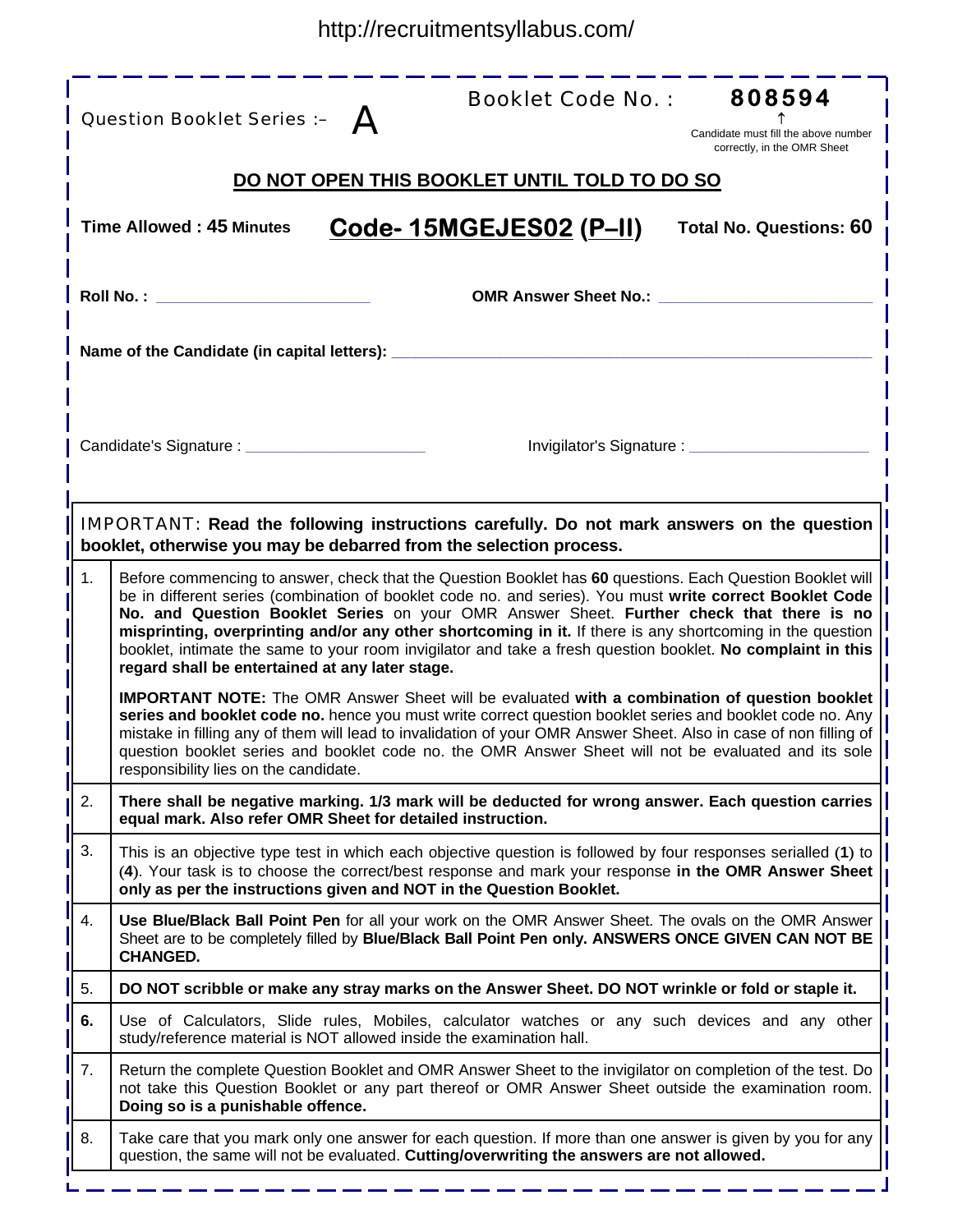## GENERAL ENGLISH

**1. Against each key word are given four suggested meanings. Choose the word or phrase which is nearest in meaning to the key word.** 

**ANTAGONIST:** 

| (1) Hostile | (2) Pluralistic |
|-------------|-----------------|
| (3) Mockery | (4) Aghast      |

**2. Against each key word are given four suggested meanings. Choose the word or phrase which is nearest in meaning to the key word.** 

**APPERTAIN:** 

| (1) Give up           | (2) Offence  |
|-----------------------|--------------|
| (3) To be Appropriate | (4) Thankful |

**3. Read the sentence and choose the antonyms of the Underlined Word among the alternative words or phrases as (1), (2), (3) and (4).** 

**Ram is showing signs of senility.** 

| (1) Virility | (2) Laziness   |
|--------------|----------------|
| (3) Maturity | (4) Exhaustion |

**4. Read the sentence and choose the antonyms of the Underlined Word among the alternative words or phrases as (1), (2), (3) and (4).** 

**The superintendent looked very grumpy.** 

- (1) Surly (2) Pleasant (3) Efficient (4) Honest
- 
- **5. Against each key word are given four suggested meanings. Choose the word or phrase which is opposite in meaning to the key word.**

**LURID:** 

- (1) Murky (2) Dismal (3) Ignorant (4) Mild
- **6. Against each key word are given four suggested meanings. Choose the word or phrase which is opposite in meaning to the key word.**

### **MANIFEST:**

| (1) Unmistakable | (2) Apparent   |
|------------------|----------------|
| (3) Obscure      | (4) Irrelavant |

**7. Choose the word that is nearest in meaning to the capitalised word. ABASE:**

| (1) Humiliate or degrade oneslef | (2) Uncouth  |
|----------------------------------|--------------|
| (3) Baseless                     | (4) Forceful |

**8. Choose the word that is nearest in meaning to the capitalised word. SHAM:** 

| (1) Rubbish  | (2) Lovable |
|--------------|-------------|
| (3) Pretence | (4) Guilty  |

**9. In the following question pick the wrong spelt word.** 

| (1) Autopsy | (2) Autocratic |
|-------------|----------------|
| (3) Akward  | (4) Asylum     |

- **10. In the following question pick the wrong spelt word.** 
	- (1) Abnormity
	- (2) Aberration
	- (3) Abstinant
	- (4) Abstention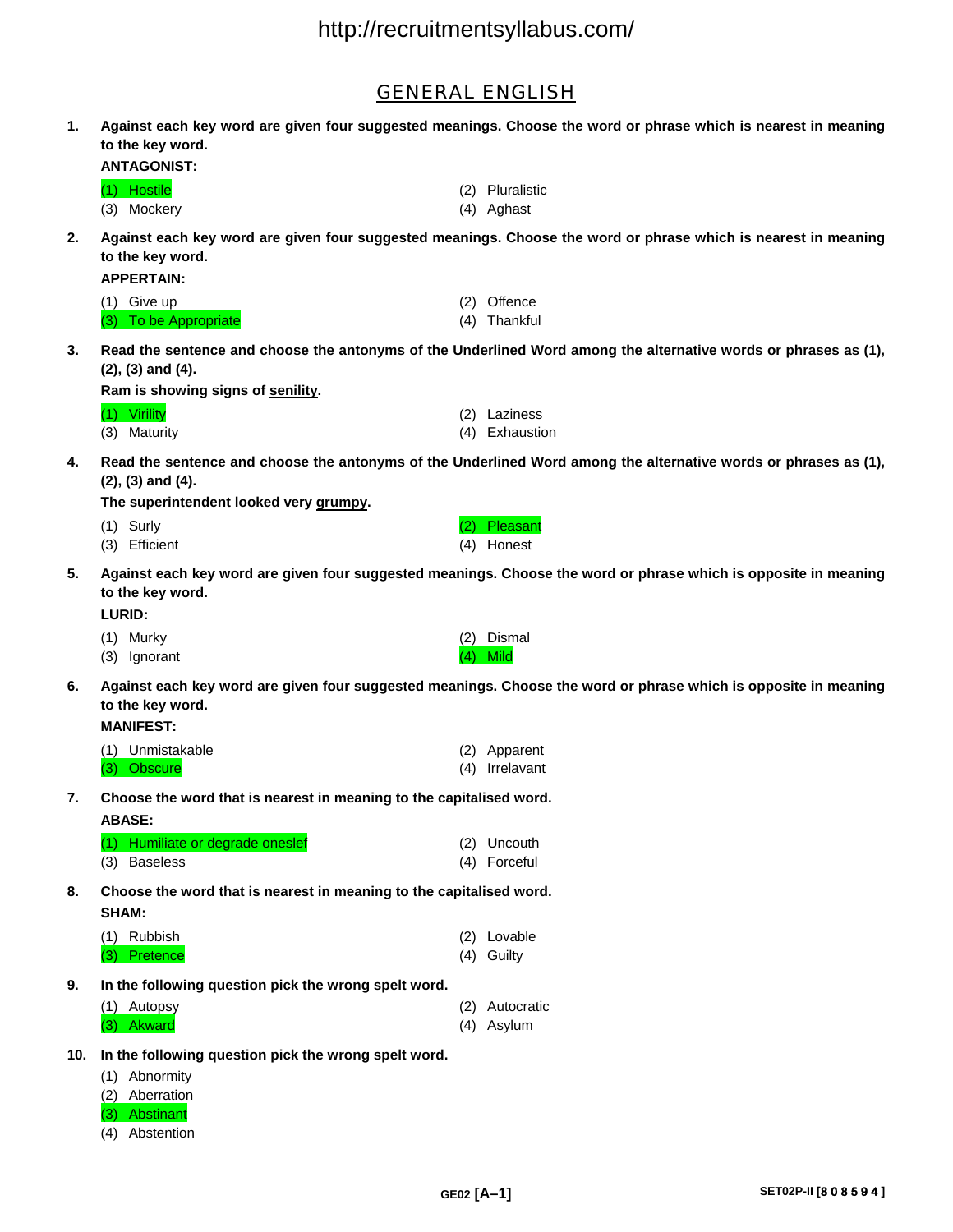DIRECTIONS: (Question No. 11 to 15) Read the passage and give your response based on the passage.

### **PASSAGE**

Drug addicts in some countries form small groups, the customs of which may be unknown to outsiders. They often speak a language that is so full of expressions and words created by themselves that their speech has become unintelligible to those that are not living, or in some way associated, with them. It is amazing to find that, to understand some of today's so-called pop music, one requires some acquaintance with the peculiar language of those enslaved to drugs. A great part of the vocabulary is international with a preponderance of American terms or corruptions of these. This makes it easy for those in search of drug in a country not their own to communicate with those that have some to dispose of.

### **11. We learn from the passage that:**

- (1) All pop singers like drugs
- (2) Many pop musicians often use the code language of drug addicts
- (3) Pop music is understood by drug users only
- (4) All drug users compose music

#### **12. The drug users' speech is unintelligible to other because:**

(3) Their language has peculiar words and expressions (4) They communicate only among themselves

#### **13. Drug addicts:**

- (1) Get easily assimilated in the society in which they live
- (2) Have their own culture
- (3) Imitate American culture
- (4) Are cultural American culture

#### **14. The international nature of their vocabulary helps drug addicts to:**

- (1) Buy drugs from one another with ease (2) Get to know one another better
- 

(3) Pass for Americans (4) Conceal their nationalities

### **15. According to the passage, it is wrong to conclude that:**

- (1) Drug users have evolved a language
- (2) Drug users form small groups
- (3) Some drug users travel outside their own countries
- (4) All drug addicts are Americans

DIRECTIONS: (Question No. 16 & 17) In the following sentences one or two words are missing. From the four choices select the choice that fits in best with the rest of the sentence.

**16. Mr. Nehru's speeches always brought out his ....... for India and the well being of its ...........:** 

- (1) Sadness, forests (2) Greatness, residents (3) Joy, land (3) Cove, people
- **17. Men with great ........ and knowledge are usually very polite and ........:**

| (1) Wisdom, humble | (2) Ambition, obsure |
|--------------------|----------------------|
| (3) Wealth, cruel  | (4) Foresight, sad   |

DIRECTIONS: (Question No. 18 to 20) In the following questions, fill in the blanks by selecting a choice which is in keeping with good English usage.

| The friend writes faster<br>18. |                                                  |     |                      |  |  |
|---------------------------------|--------------------------------------------------|-----|----------------------|--|--|
|                                 | Than me                                          | (2) | Than myself          |  |  |
|                                 | (3)<br>Than I                                    | (4) | Than self            |  |  |
| 19.                             | the grace of God we all reach safe and sound:    |     |                      |  |  |
|                                 | By                                               |     | (2) Due              |  |  |
|                                 | $(3)$ On                                         |     | $(4)$ From           |  |  |
| 20.                             | The courier company luckily delivered the letter |     |                      |  |  |
|                                 | Rightly on time<br>(1)                           |     | <b>Right on time</b> |  |  |
|                                 | On right time<br>(3)                             | (4) | Right by time        |  |  |

- (1) It is incoherent (2) The use of drugs has affected their pronunciation
	-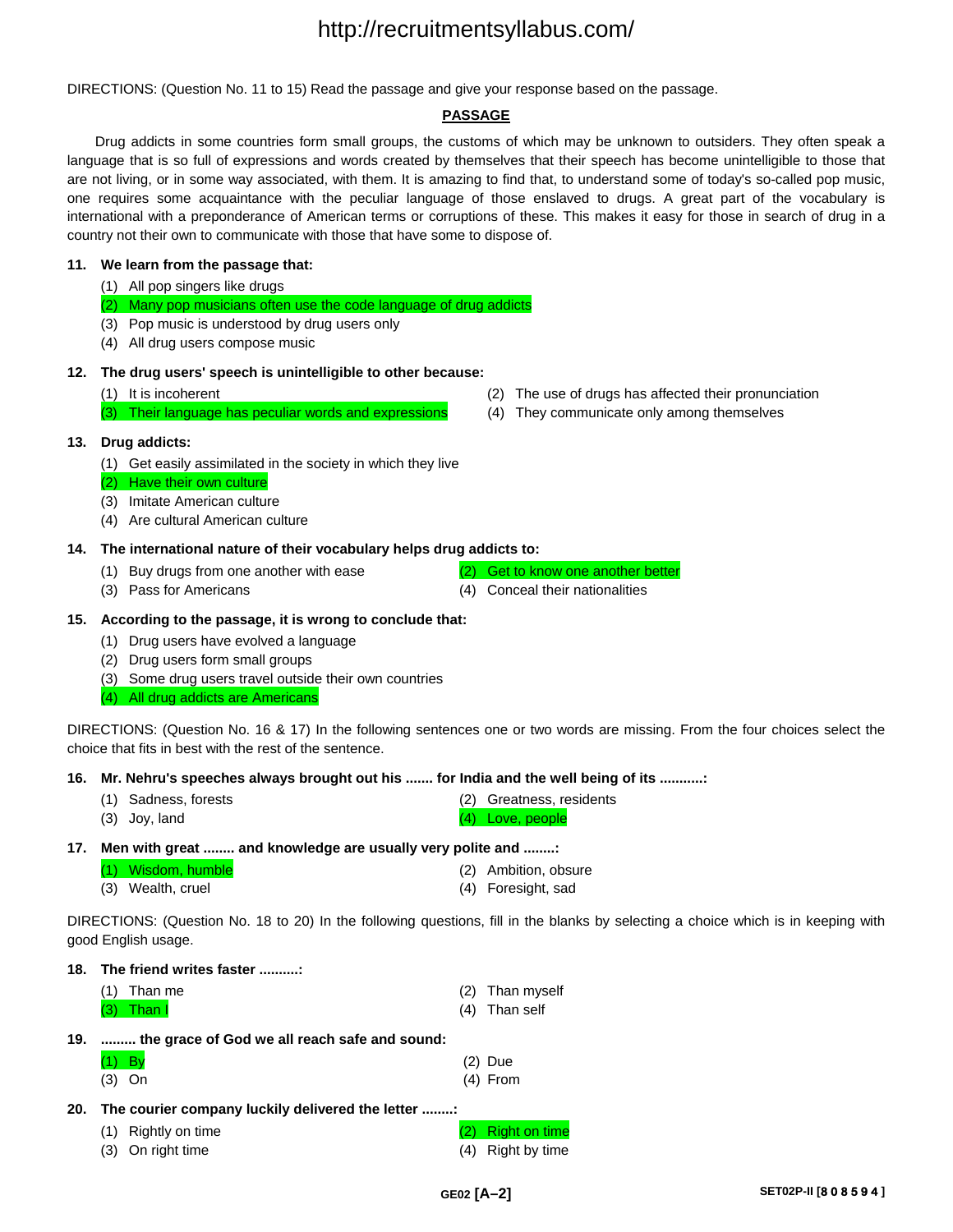DIRECTIONS: (Question no. 21 to 24) In the questions choose the correct alternative answer to complete the sentence.

- **21. He requested her ........ five rupees:** 
	- (1) To lend her (2) To borrow her
	-
- 
- (3) To lend him (4) To borrow him
- **22. I first ........ him in 1966:** 
	- (1) Meet
	- (2) Have met
	- (3) Met
	- (4) Had met
- **23. Some friends ........ to meet me tomorrow:**
	- (1) Come
	- (2) Have come
	- (3) Came
	- (4) Are coming
- **24. She was ........ that she could not sleep:** 
	- (1) Very excited
	- (2) Much excited
	- (3) Too excited
	- (4) So excited
- **25. The doctor soon diagnosed the patient's illness. In this sentence 'diagnosed' means:** 
	- (1) Cured
	- (2) Provided the medicine for
	- (3) Treated
	- (4) Decided on the nature of

DIRECTIONS: (Question No. 26 to 28) In each of these questions, four words numbered (1), (2), (3) and (4) have been given of which one may be wrongly spelt. The number of that word is your answer.

#### **26.**

- (1) Marshalling (2) Nemesis
- (3) Pedestrian (3) Sheckle

## **27.**

- (1) Sorority
- (2) Terrestrial
- (3) Magnification
- (4) Habbitation

## **28.**

- (1) Gynacology
- (2) Habitual
- (3) Inheritance
- (4) Manipulative

**29. Given below are the four spellings of the same word. Choose the correct one.** 

- (1) Anoynymous
- (2) Anonemous

(3) Anonymous

(4) Annonymous

### **30. In the following question select the appropriate word that best represents the given set of words.**

### **A person whose thoughts are turned inwards:**

- (1) Extrovert
- (2) Invertebrate
- (3) Intelligent
- (4) Introvert
- 
-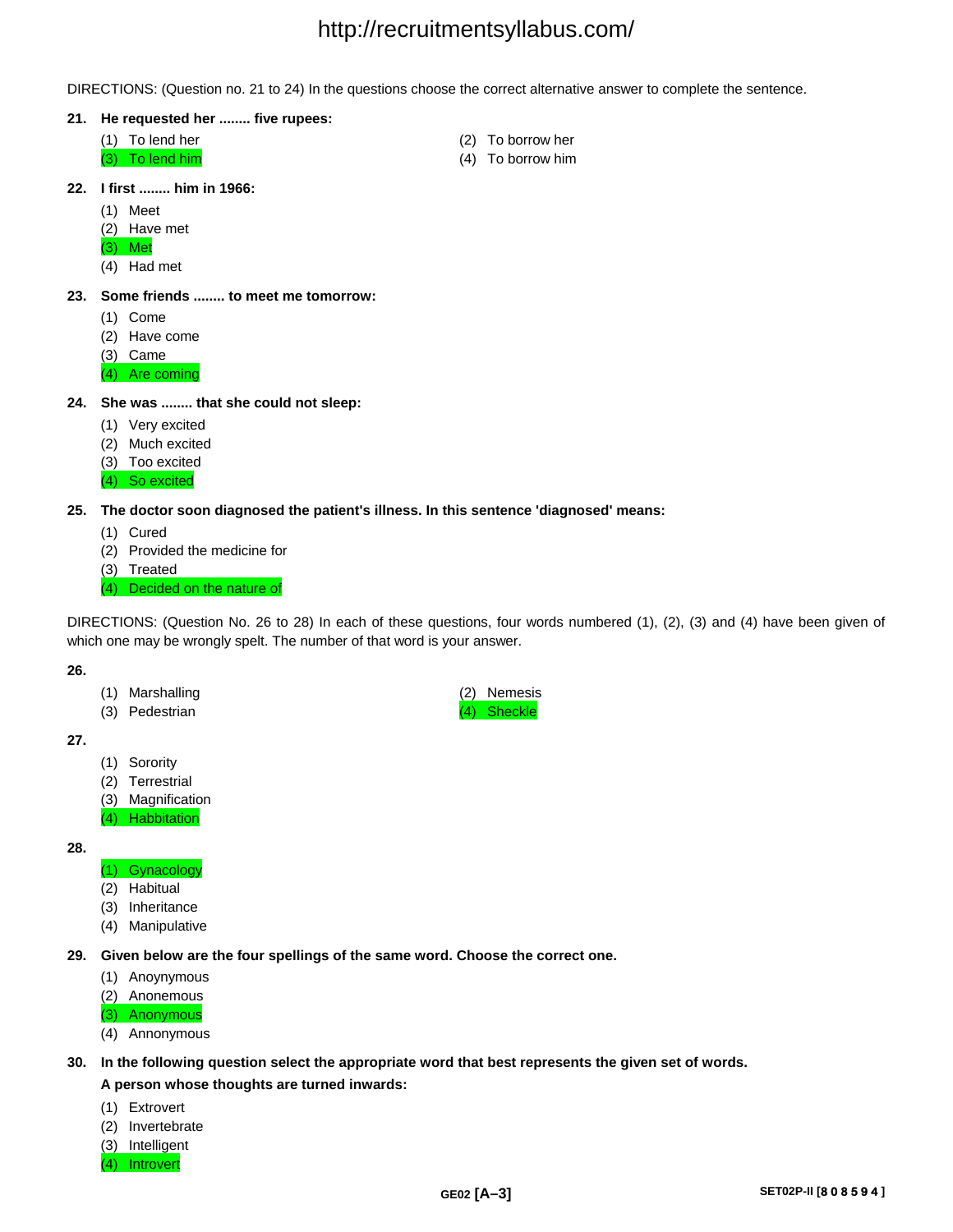DIRECTIONS: (Question No. 31 to 33) Pick out the most effective word from the given words to fill in the blank to make the sentence meaningfully complete.

## **31. He gave me a ......... by appearing suddenly in the dark:**

| He wee pupiehed for the | af hig dutu |             |
|-------------------------|-------------|-------------|
| $(3)$ Jolt              |             | $(4)$ Curse |
| $(1)$ Scare             |             | $(2)$ Dash  |

- **32. He was punished for the ......... of his duty:**
	- (1) Criticism (2) Dereliction
	- (3) Immaturity (4) Percolation
- **33. The old lady ......... her son when he returned triumphantly from the war:** 
	- (1) Hugged
	- (2) Proclaimed
	- (3) Pronounced
	- (4) Banged

## **34. Fill in the blanks.**

**In a classroom students are to be trained to love ......:** 

- (1) Each other
- (2) All others
- (3) One another
- (4) Altogether

## **35. Fill in the blanks.**

**Walk properly ....... you should fall:** 

- (1) Just
- (2) Lest
- (3) Must
- (4) Otherwise

DIRECTIONS: (Question No. 36 to 39) The words of proverbs and sentences are given in a jumbled manner. If the words are arranged properly, they make a readable sentence. Pick a choice which gives the correct sequence of words.

## **36. Death, before, times, their, cowards, many, die**

|     | 1   |              | 2              | 3                   | 4                                   | 5                                | 6 | 7 |     |         |  |
|-----|-----|--------------|----------------|---------------------|-------------------------------------|----------------------------------|---|---|-----|---------|--|
|     | (1) | 2431756      |                |                     |                                     |                                  |   |   | (2) | 4657123 |  |
|     | (3) | 5763241      |                |                     |                                     |                                  |   |   | (4) | 6375124 |  |
| 37. |     |              |                |                     |                                     | Memory, liar, a, a, good, needs: |   |   |     |         |  |
|     | 1   |              | $\mathbf{2}$   | 3 <sup>1</sup><br>4 | 5                                   | 6                                |   |   |     |         |  |
|     |     | 326451       |                |                     |                                     |                                  |   |   | (2) | 464251  |  |
|     | (3) | 524461       |                |                     |                                     |                                  |   |   | (4) | 165234  |  |
| 38. |     |              |                |                     | Burnt, fire, a, child, dreads, the: |                                  |   |   |     |         |  |
|     | 1   |              | 2 <sub>3</sub> | 4                   | 5                                   | 6                                |   |   |     |         |  |
|     | (1) | 314562       |                |                     |                                     |                                  |   |   | (2) | 314265  |  |
|     | (3) | 624135       |                |                     |                                     |                                  |   |   | (4) | 246531  |  |
| 39. |     |              |                |                     | Of, mind, face, is, index, the:     |                                  |   |   |     |         |  |
|     | 1   | $\mathbf{2}$ | 3              | 4                   | 5<br>6                              |                                  |   |   |     |         |  |
|     | (1) | 132456       |                |                     |                                     |                                  |   |   | (2) | 634215  |  |
|     | (3) | 345162       |                |                     |                                     |                                  |   |   | (4) | 534216  |  |

**40. Given below are the four spellings of the same word. Choose the correct one.** 

- (1) Mistery
- (2) Mistrey
- (3) Mystery
- (4) Mistry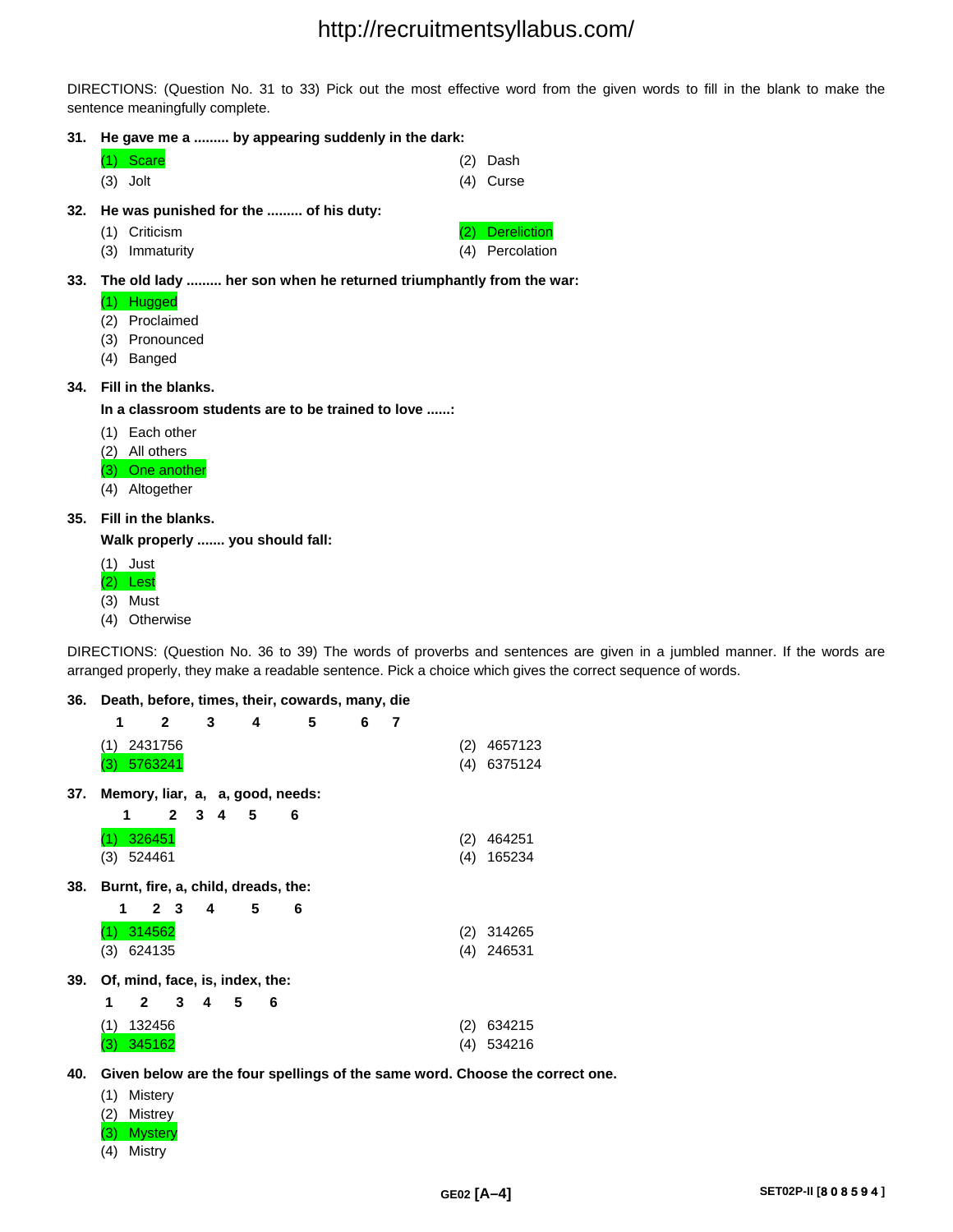DIRECTIONS: (Question No. 41 to 43) Each of the following idioms is followed by alternative meanings of which one is correct. Write the correct option.

### **41. Put a person through his paces:**

- (1) Put him on the right track
- (2) Make him quicken steps
- (3) Test his abilities
- (4) Inspire him to work hard

### **42. A storm in a tea cup:**

- (1) Great noise
- (2) A danger signal
- (3) Unexpected event

### (4) Much excitement over something trivial

### **43. A square peg in a round hole:**

(1) A person unsuited to the position he fills

- (2) A scheme that never works
- (3) An impossible task
- (4) A Herculean task

DIRECTIONS: (Question No. 44 & 45) In this section each sentence has three parts indicated by (1), (2) and (3). Read each sentence to find out whether there is an error. If you find an error in any one of the parts (1), (2) and (3) indicate your response by blackening the letter related to that part in the OMR sheet provided. If sentence has no error, indicate this by blackening (4) which stands for no error. Errors may belong to grammar, usage etc.

## **44. I dare (1)/ not to (2)/ go to my father (3)/ No error (4).**

**45. I get up at five (1)/ and studied for two hours. (2)/ After taking a bath, I took breakfast. Then, I went to school on my bike (3)/ No error (4).** 

### **46. Which of the following will sting?**

- (1) Dog (2) Scorpion (3) Cat
- 
- (4) Lizard
- **47. Fill in the blank with correct preposition.**

**Shivansh is good …….. studies:**

| $(1)$ At |             | $(2)$ In |  |
|----------|-------------|----------|--|
|          | (3) Towards | (4) By   |  |

## **48. Given below is the sentence in active voice. Choose the correct sentence in passive voice among the alternatives: Could they not have helped the needy?**

(1) Could the needy not have been helped by them?

- (2) Had the needy been not helped by them?
- (3) Could the needy had not been helped by them?
- (4) Would the needy not have been helped by them?
- **49. What shall be correct combination of two simple sentence into a complex sentence by using an adverb clause.**

**The chief guest entered the hall. The audience clapped.** 

### (1) The audience clapped as the chief guest entered the hall

- (2) The audience clapped upon the chief guest entering the hall
- (3) The audience was clapping when the chief guest entered the hall
- (4) The audience had to clap when the chief guest entered the hall

## **50. Fill in the gap with suitable preposition:**

### **Sita is indifferent \_\_\_\_ her health.**

| $(1)$ To   | $(2)$ Of |  |
|------------|----------|--|
| $(3)$ From | $(4)$ By |  |